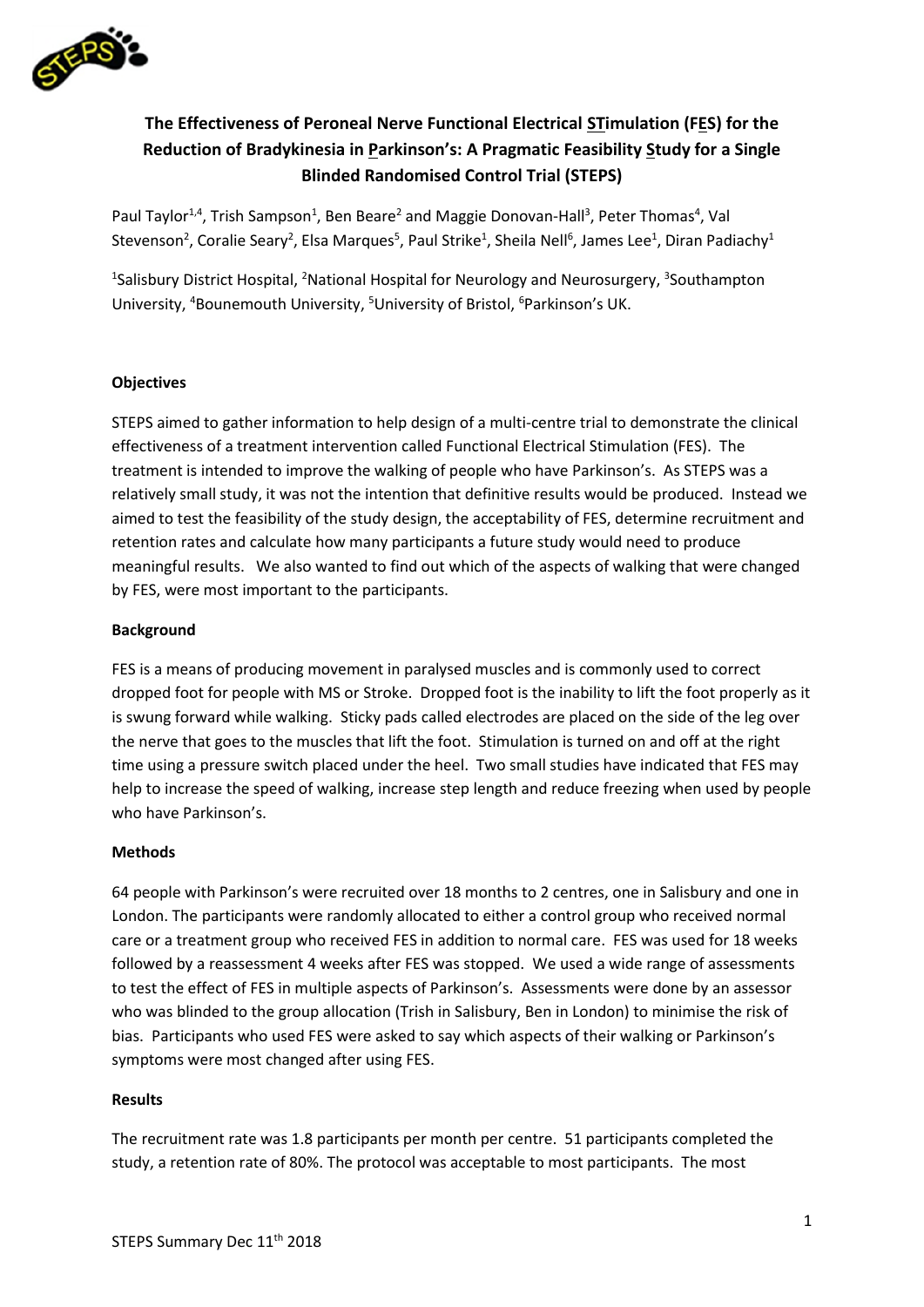

frequently reported effect of FES was on walking speed, followed by overall walking quality, increased stride length and reduced fear of falling (see graph 1). 21 of 32 participants who used FES achieved a "substantially clinically important difference" (SCID) in walking speed of at least 0.1ms<sup>-1</sup>, indicating the improvement would have an effect on walking in daily life (graph 2).



Graph 1. The number of participants reporting moderate or considerable improvements.



Graph 2. Change in walking speed from the start. The vertical bars represent the "confidence interval", which is a measure of the precision of the result. A larger study would increase the precision (smaller bars). Measurements at week 22 were 4 weeks after FES use stopped.